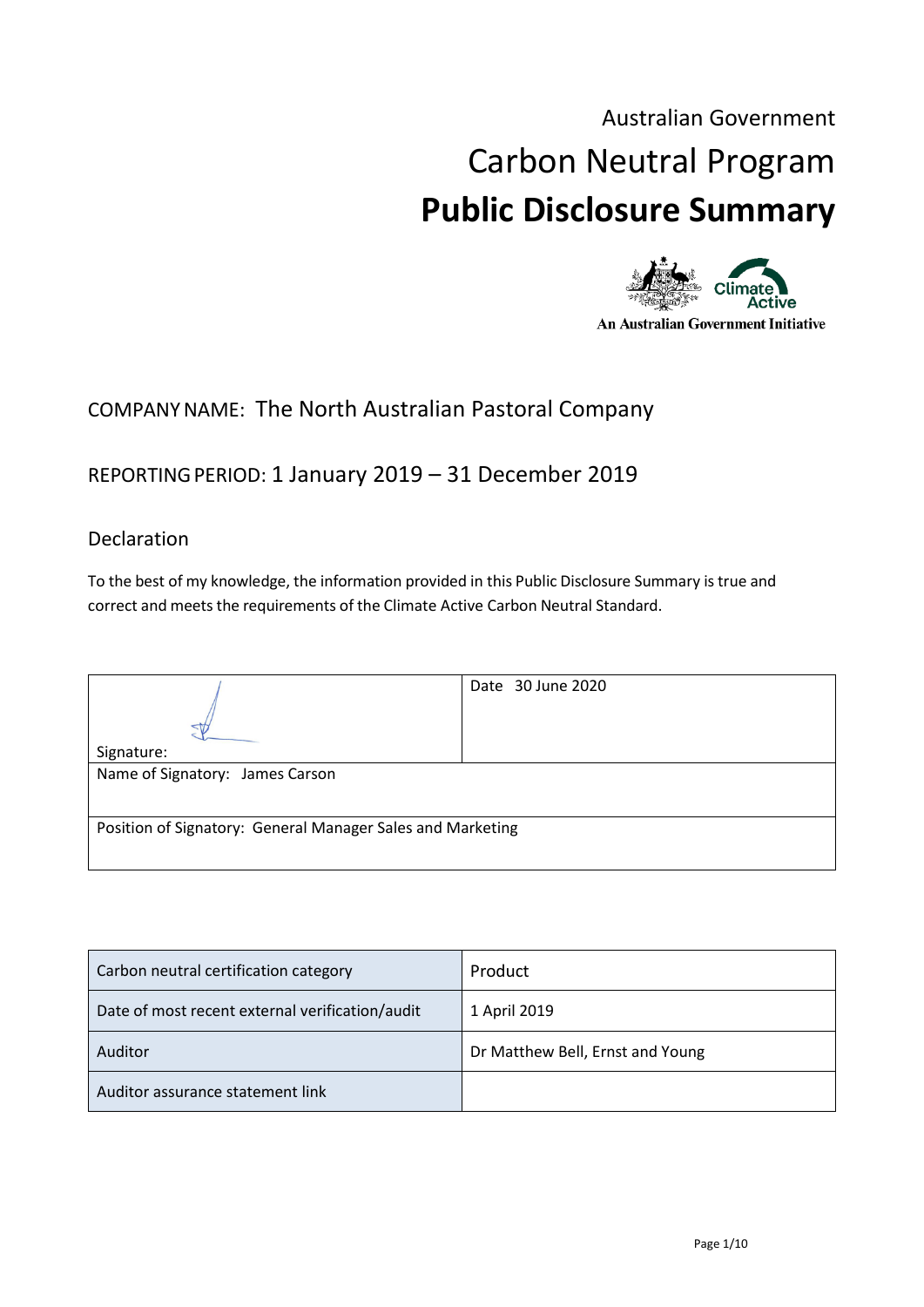

**Australian Government** 

**Department of the Environment and Energy** 

## Carbon Neutral Information

#### 1A. Introduction

The North Australian Pastoral Company (NAPCo) is one of Australia's largest and privately owned cattle companies, commencing operations in 1877. NAPCo currently manages over 6.1 million hectares, in both Queensland and the Northern Territory including; Alexandria, Boomarra, Coolullah, Coorabulka, Cungelella, Glenormiston, Goldsborough, Gordon Downs, Kynuna Station, Landsborough, Marion Downs, Monkira, Mittiebah & Portland Downs. NAPCo also operates the award winning Wainui Feedlot and Farm on the Darling Downs. Combined, this property portfolio supports approximately 200 000 head of cattle.



**Figure 1. NAPCo Properties**

NAPCo oversees and controls its product through all phases of production, allowing for a vertically integrated supply chain of high quality beef for both domestic and export chilled beef markets, and provides employment opportunities for approximately 180 people across all aspects of its operations.

Previously, all marketing activities saw NAPCo transfer ownership of the cattle on arrival at the abattoir. This meant that NAPCo did not retain ownership of the meat products derived from the animal. In April 2019, NAPCo established a new program in which some cattle will be diverted into a Branded Beef Program marketed under the *Five Founders Natural Beef* brand. NAPCo will now retain ownership of Five Founders Beef product range through the supply chain closer to the consumer.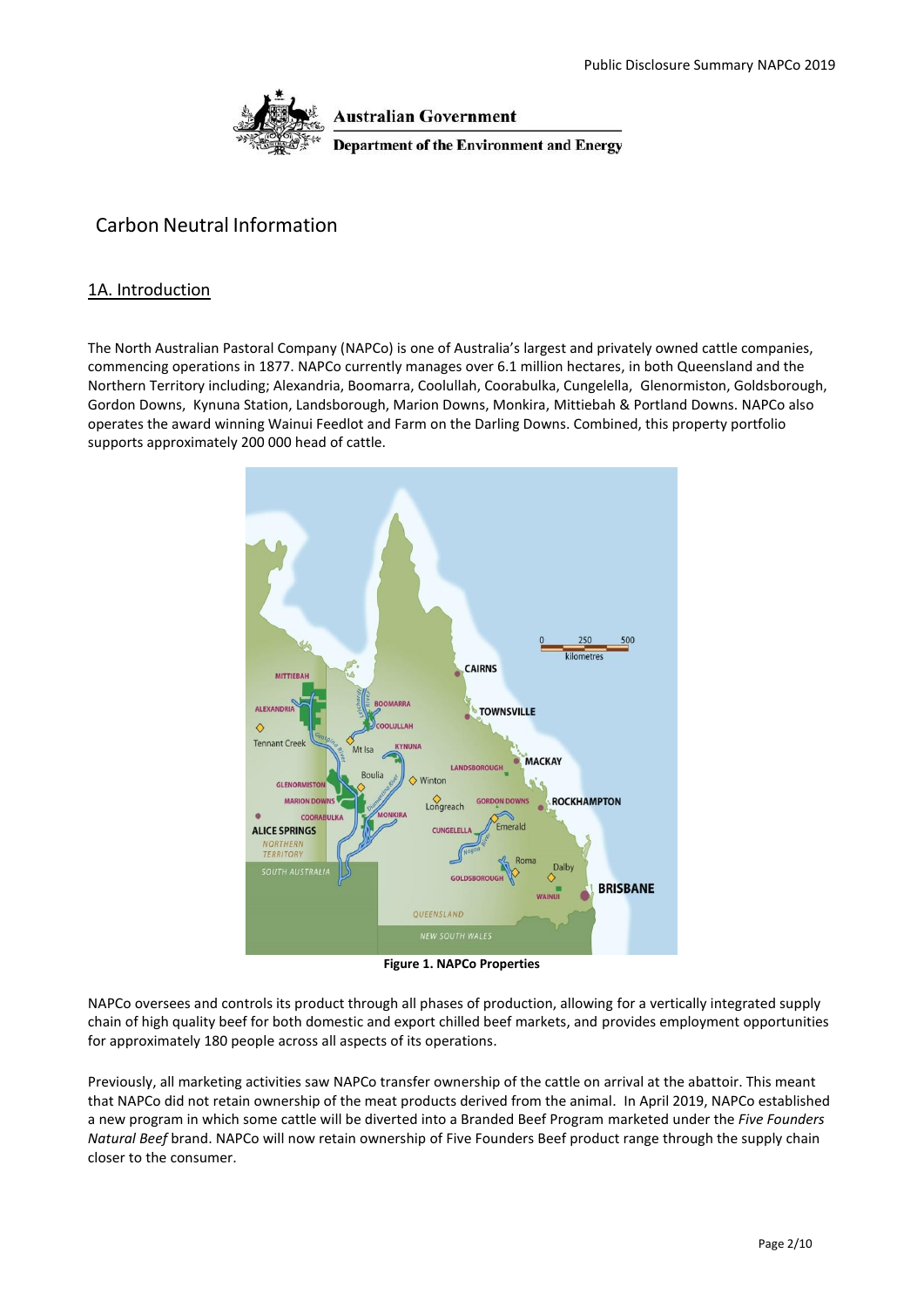Five Founders Beef products have been certified as Carbon Active National Carbon Offset Scheme. The reference unit is a 20 kg Five Founders Beef package. It is not practical or cost effective to carry out separate LCAs for each cut of beef that could be offered in the package. Our approach was therefore to define a generic 20 kg packed beef product to represent the entire product range, which includes all cuts of beef that could be included in the package.

A hybrid LCA methodology is used. Livestock emissions were calculated using a herd inventory and emission calculation approach derived from the ERF Beef Herd Management method, combined with estimation of energy related emissions from the farm and feedlot. This was combined with data from input-output analysis (based on \$ value of expenditure) to calculate other (off-farm) supply chain inputs. Input-output analysis provides a complete assessment of the downstream inputs that goes into the delivery of Five Founders Beef products to the wholesaler/distributor warehouse.

## 1B. Emission sources within certification boundary

### **Cradle to Gate Boundary Approach**

The boundary for the life cycle assessment includes all activities involving cattle raising, feeding, transporting, slaughtering, product packaging, distribution to customer/wholesaler and chilled storage. The carbon account for the certification is only for the portion of NAPCo cattle being diverted to carbon neutral Five Founders Beef products. Activities involved in retailing of products, storage in home refrigeration, cooking and consumption of beef by consumers has not been included. These activities were considered, however the complexity of obtaining data on these consumption activities were not to be considered to be cost effective and were therefore excluded from the LCA boundary.

## Attributable sources

The following emission sources have been included:

- Livestock emissions (cattle breeding, growing, backgrounding and feeding)
- Feedlot emissions
- On-farm and feedlot electricity, fuel and gas usage
- On-farm road freight (transporting cattle on the farm) carried out by third party contractors
- Road freight transporting cattle to abattoir (contractors)
- Abattoir processing, packaging and storage services
- Waste and recycling at abattoir (accounted for in abattoir service fees)
- Packaging materials
- Abattoir electricity, fuel and gas usage
- Abattoir waste water treatment
- Road freight from abattoir to distributor warehouse
- Chilled storage in distributor warehouse
- Air and sea freight for export product

## Non-quantified sources

The following emission sources have been non-quantified:

• Offal and hides – by-products of slaughtering at abattoir

## Non-attributable sources

The following emission sources have been excluded:

• Consumption phase (purchasing from retailers, transport and refrigeration)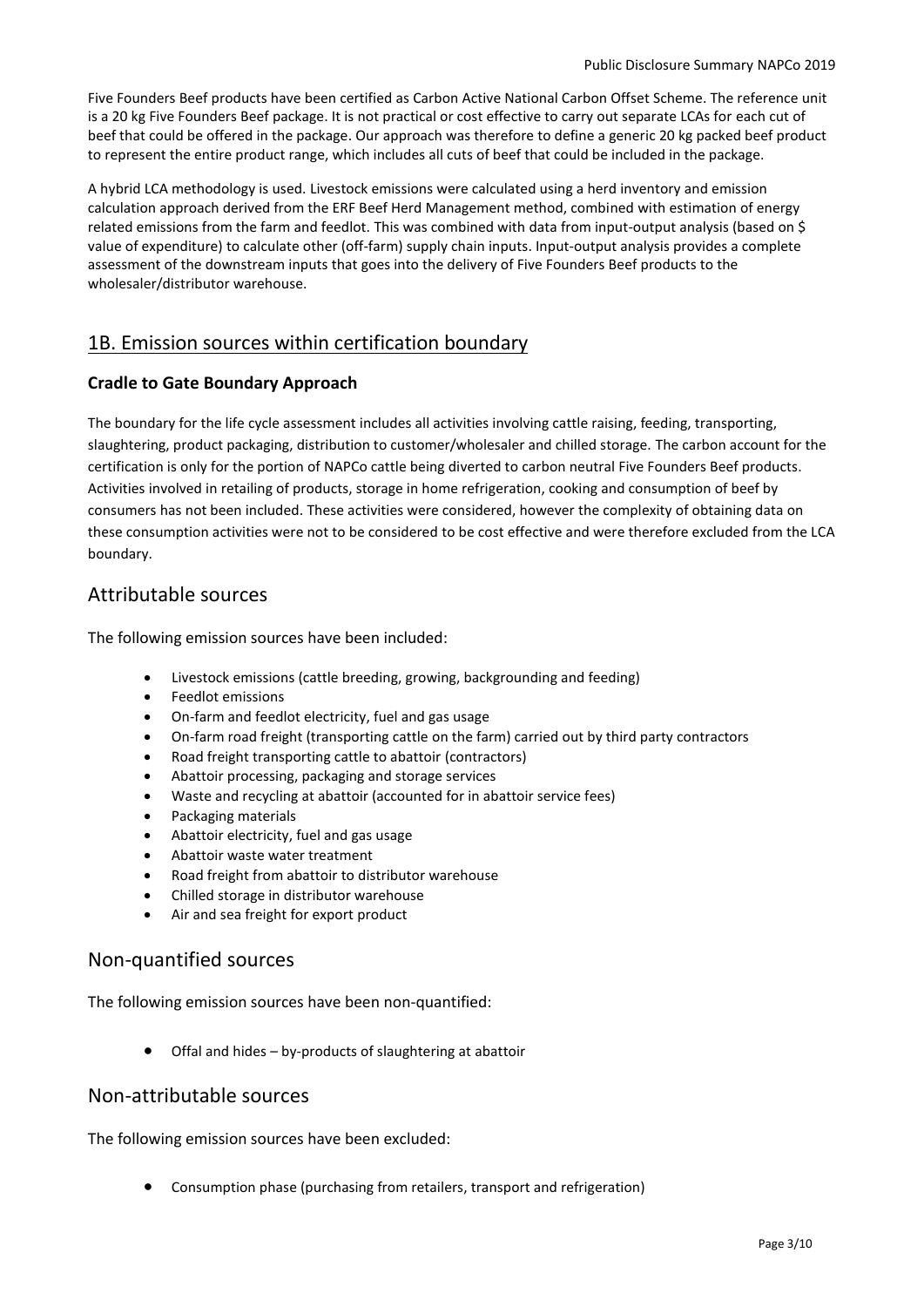### 1C. Diagram of the certification boundary

## **LCA Boundary - NAPCo Five Founders Natural Beef**

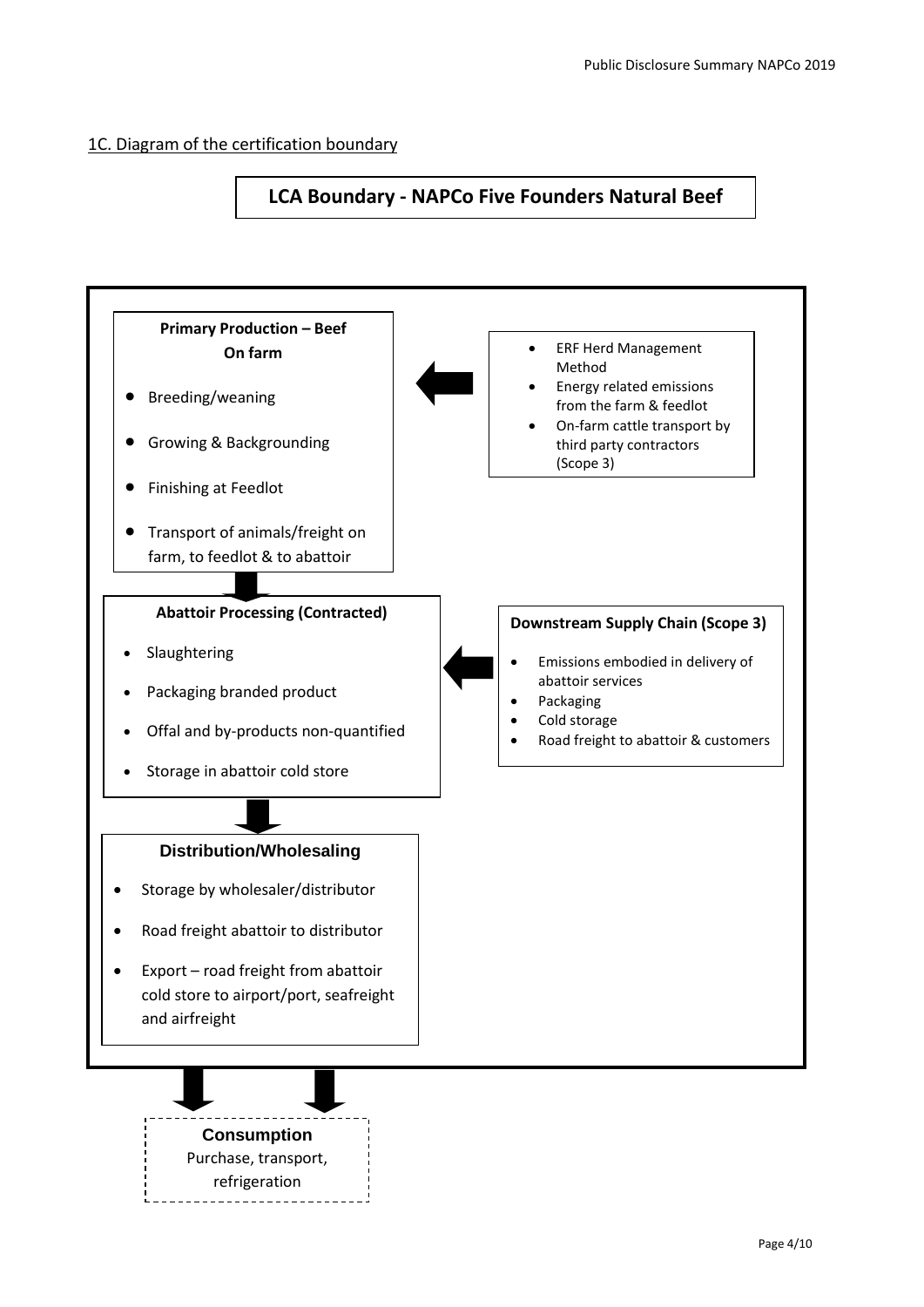## **2. Emissions reduction measures**

| <b>Table 1. Emissions over Time</b> |                                                           |                                                                     |  |
|-------------------------------------|-----------------------------------------------------------|---------------------------------------------------------------------|--|
| <b>Scope of emissions</b>           | Base Year (tCO <sub>2-e)</sub><br>January - December 2018 | <b>Current Reporting Period (tCO2-e)</b><br>January - December 2019 |  |
| Scope 1                             | 7,869.89                                                  | 5,215.25                                                            |  |
| Scope 2                             | 4.93                                                      | 3.47                                                                |  |
| Scope 3                             | 1,278.75                                                  | 1,770.32                                                            |  |
| Total                               | 9,153.57                                                  | 6,989.04                                                            |  |

#### 2A. Emissions over time

Emissions for the reporting period (January – December 2019) are lower than the base year. The reasons for this reduction are as follows:

- Emissions for the reporting year are based on actual sales of Five Founders Beef. Emissions for the base year were based on estimates of likely sales in 2019. Predicted sales volumes were higher than actual sales volumes in 2019.
- In the present reporting period, the emission intensity for NAPCo beef was lower than for the baseline period. This reduction was influenced by a drought induced herd transformation in 2019 which resulted in cattle entering the feedlot earlier, and heavier turnoff weights as a response of a proportion of breeder cattle also being finished in the feedlot. The change in herd structure was also impacted by a move away from grass finished beef, reducing steer age on farm by placing these cattle in the feedlot. These results are expected to normalise in the medium term, as herd management strategies revert to the pre-drought herd structure.

#### 1B. Emissions reduction strategy

NAPCo calculated its carbon footprint to understand its current emissions profile and to inform the development of an emissions reduction strategy (ERS). Emissions from enteric methane clearly dominate the footprint and it is for this reason the company will focus on initiatives that reduce emissions associated with the livestock. In particular, the greatest opportunity comes with the breeder herd which is responsible for largest portion of the enteric emissions. This is where NAPCo will focus its initial efforts for the ERS to deliver the largest emissions reduction.

#### 1C. Emissions reduction actions

NAPCo is in the early stage of its emissions reduction strategy with initiatives to date including: replacing diesel powered bores with solar power, feed efficiency to increase live weight gain, participating in legume trials to measure potential methane reduction and increasing the density of watering points to increase grazing radius which contributes to reduced time to slaughter. Moving forward the impact of these initiatives along with additional ones that have been identified will be formally measured to understand the emission reduction benefit.

As mentioned above, emissions have been heavily impacted by management decisions in response to the severe draught.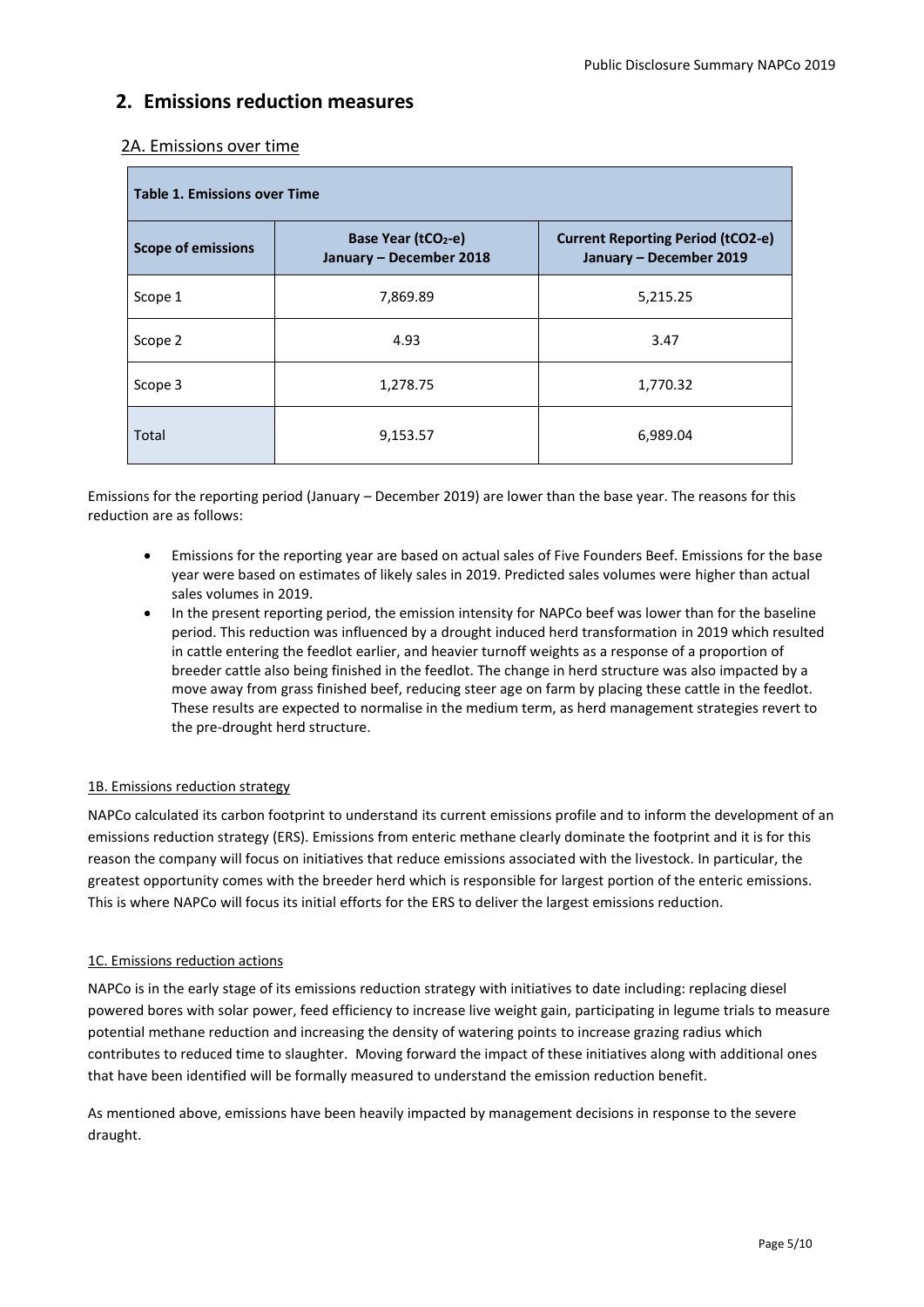#### 1D. Other environmental actions

Beyond carbon emission reduction, NAPCo has taken a range of other actions to demonstrate strong environmental stewardship across its properties. These includes having a number of formalised nature refuges, replacing turkey nests with ring tanks to conserve water, and matching stocking rates with property carrying capacity to maintain pasture health and minimise erosion.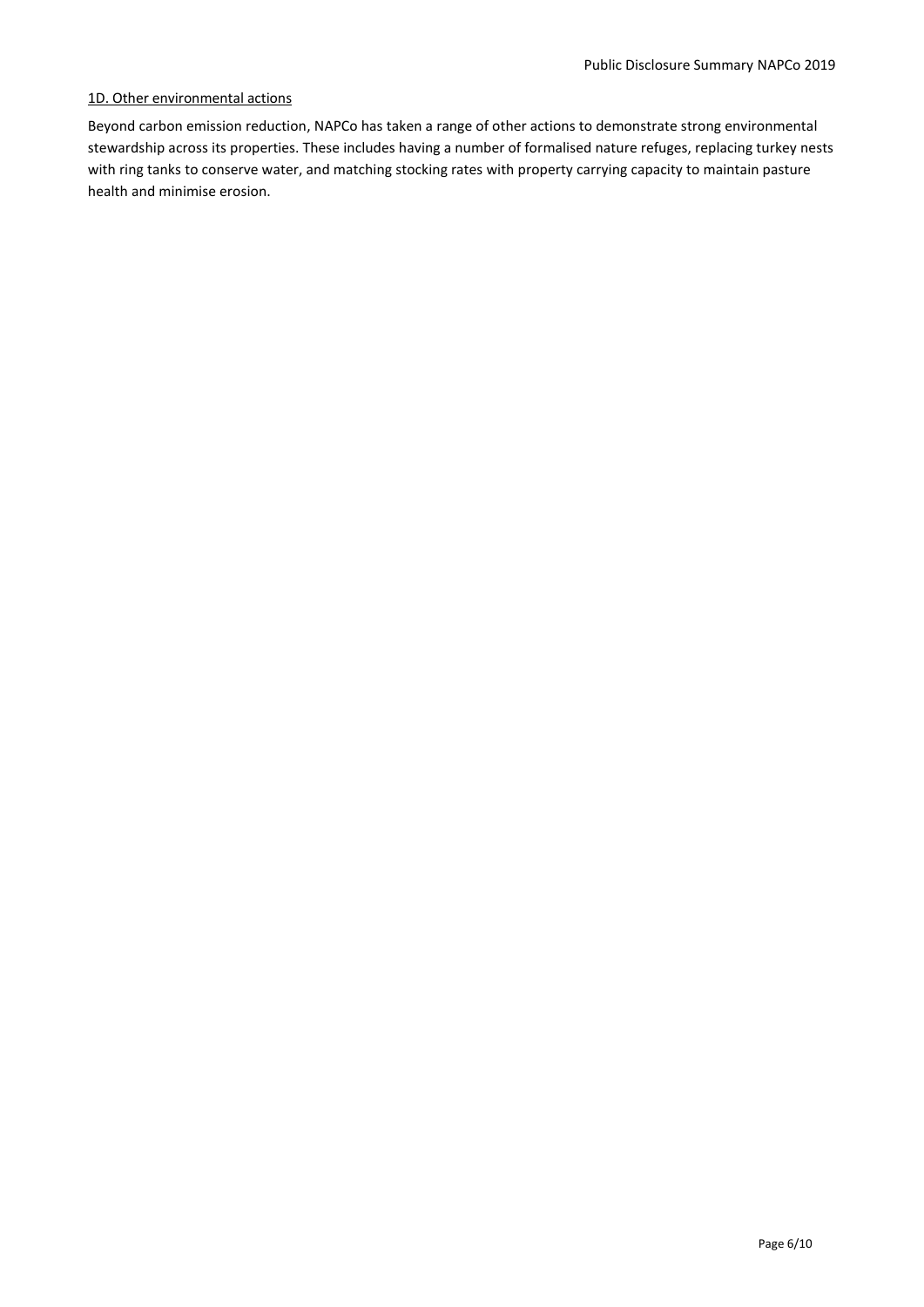# **3. Emissions summary**

| Scope                   | <b>Emission source</b>                       | $tCO2-e$ |
|-------------------------|----------------------------------------------|----------|
| $\overline{2}$          | Feedlot electricity                          | 3.47     |
| $\mathbf{1}$            | Feedlot stationary fuel (diesel)             | 10.31    |
| $\mathbf{1}$            | Feedlot LPG                                  | 5.85     |
| 3                       | Feedlot rations                              | 266.57   |
| $\mathbf 1$             | On farm stationary diesel                    | 97.49    |
| $\mathbf{1}$            | On farm petrol (post 2004)                   | 3.22     |
| $\mathbf 1$             | On farm aviation fuel                        | 6.47     |
| $\mathbf{1}$            | On farm LPG                                  | 0.43     |
| 3                       | On farm LPG                                  | 0.02     |
| $\mathbf{1}$            | Livestock emissions                          | 5,091.49 |
| $\overline{\mathbf{3}}$ | Livestock emissions                          | 464.89   |
| $\overline{\mathbf{3}}$ | On farm road freight                         | 131.30   |
| $\overline{3}$          | On farm feeding supplements                  | 26.98    |
| $\overline{\mathbf{3}}$ | Feedlot electricity                          | 0.56     |
| 3                       | Feedlot stationary fuel diesel               | 0.35     |
| 3                       | Feedlot LPG                                  | 0.50     |
| 3                       | On farm stationary diesel                    | 5.00     |
| 3                       | On farm petrol (post 2004)                   | 0.17     |
| 3                       | On farm aviation fuel                        | 0.34     |
| 3                       | Road freight farm to abattoir                | 160.33   |
| $\mathbf{3}$            | Abattoir scope 1 emissions slaughtering      | 300.79   |
| $\overline{\mathbf{3}}$ | Abattoir Scope 2 emissions from slaughtering | 197.08   |
| $\mathbf{3}$            | Abattoir slaughter services                  | 121.07   |
| 3                       | Abattoir packaging materials                 | 4.82     |
| 3                       | Cold Storage abattoir                        | 87.53    |
| 3                       | Domestic chilled storage                     | 1.68     |
|                         | <b>Total</b>                                 | 6,989.04 |

Note: These emissions relate only to the portion of the cattle being diverted to the Five Founders Beef program.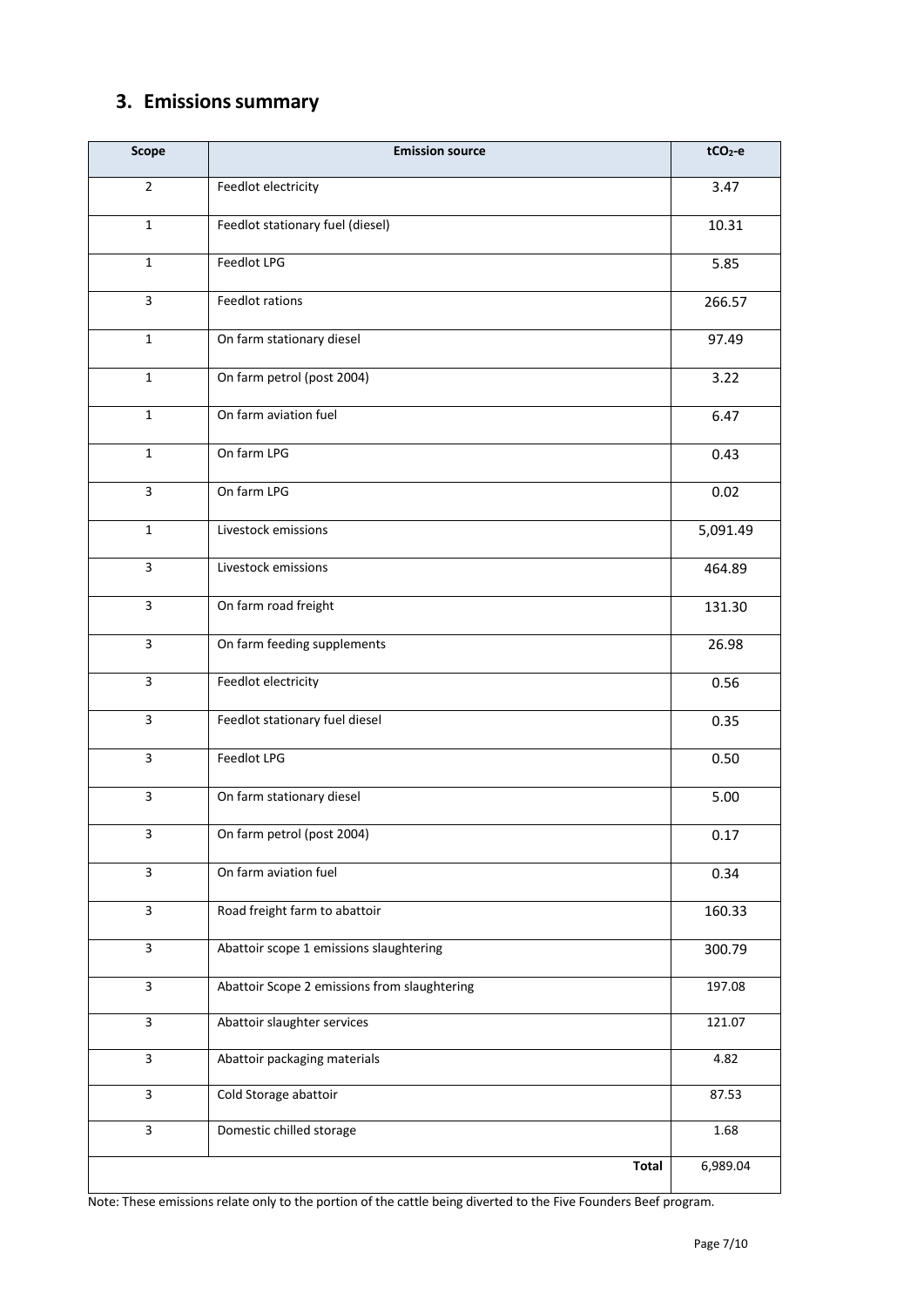## **4. Carbon offsets**

### 4A. Offsets summary

| Table 3. Offsets Summary                                                                                                                                                                                |                |          |                                                                        |  |  |
|---------------------------------------------------------------------------------------------------------------------------------------------------------------------------------------------------------|----------------|----------|------------------------------------------------------------------------|--|--|
| Offset type and registry                                                                                                                                                                                | Date cancelled | Quantity | Serial numbers                                                         |  |  |
| Australian Carbon Credit Unit (ACCU),<br><b>Australian Voluntary Cancellation Account</b><br>Vintage: 2018-19<br>Project: Paroo River South Environmental<br>Project - Human Induced Regeneration (HIR) | 29 March 2019  | 62       | 3,779,588,756 - 3,779,588,817                                          |  |  |
| Verified Carbon Units (VCUs) - CECIC HKC<br>Danjinghe Wind Farm Project, China, APX VCS<br>Registry<br>Vintage: 29/12/2015 to 31/12/2015                                                                | 29 March 2019  | 2063     | 6498-324162616-324164678-VCU-034-<br>APX-CN-1-1839-29122015-31122015-0 |  |  |
| Verified Carbon Units (VCUs) Rice Husk Based<br>Thermal Energy Generation Project at Thot<br>Not, China, APX VCS Registry<br>Vintage: 01/03/2013 to 28/02/2014                                          | 29 March 2019  | 375      | 3983-170784173-170784547-VCU-008-<br>APX-VN-1-908-01032013-28022014-0  |  |  |
| Verified Carbon Units (VCUs) Crow Lake Wind<br>Emissions Reduction Project, USA, Verra<br>Registry Verified Carbon Units (VCUs).                                                                        | 26 June 2020   | 449      | 7609-410505542-410505990-VCU-043-<br>MER-US-1-756-01012018-31122018-0  |  |  |
| Verified Carbon Units (VCUs) Satara Wind<br>Power Project in Maharashtra, India, Verra<br>Registry Verified Carbon Units (VCUs).                                                                        | 26 June 2020   | 3041     | 8138-460574179-460577219-VCU-050-<br>APX-IN-1-1519-01012019-31102019-0 |  |  |
| Verified Carbon Units (VCUs) CECIC HKC<br>Gansu Changma Wind Power project, China,<br>Verra Registry Verified Carbon Units (VCUs).                                                                      | 26 June 2020   | 1000     | 7136-373808754-373809753-VCU-034-<br>APX-CN-1-717-01012018-23092018-0  |  |  |
| Total offset units cancelled                                                                                                                                                                            |                |          | 6,990                                                                  |  |  |
| Net emissions after offsetting                                                                                                                                                                          |                | 0        |                                                                        |  |  |

#### Public Links for VCU retirements:

<https://vcsregistry2.apx.com/myModule/rpt/myrpt.asp?r=206&h=24761> <https://vcsregistry2.apx.com/myModule/rpt/myrpt.asp?r=206&h=21772> <https://registry.verra.org/myModule/rpt/myrpt.asp?r=206&h=29825> <https://registry.verra.org/myModule/rpt/myrpt.asp?r=206&h=115234> <https://registry.verra.org/myModule/rpt/myrpt.asp?r=206&h=113855>

## 4B. Offsets purchasing and cancellation strategy

For the current reporting period some offsets were forward purchased in March 2019, the remainder after completion of the 2019 reporting period. In future we may forward purchase offsets based on the previous assessment for the current quarters estimated shipping volume. At the start of the next quarter a true-up will occur and any additional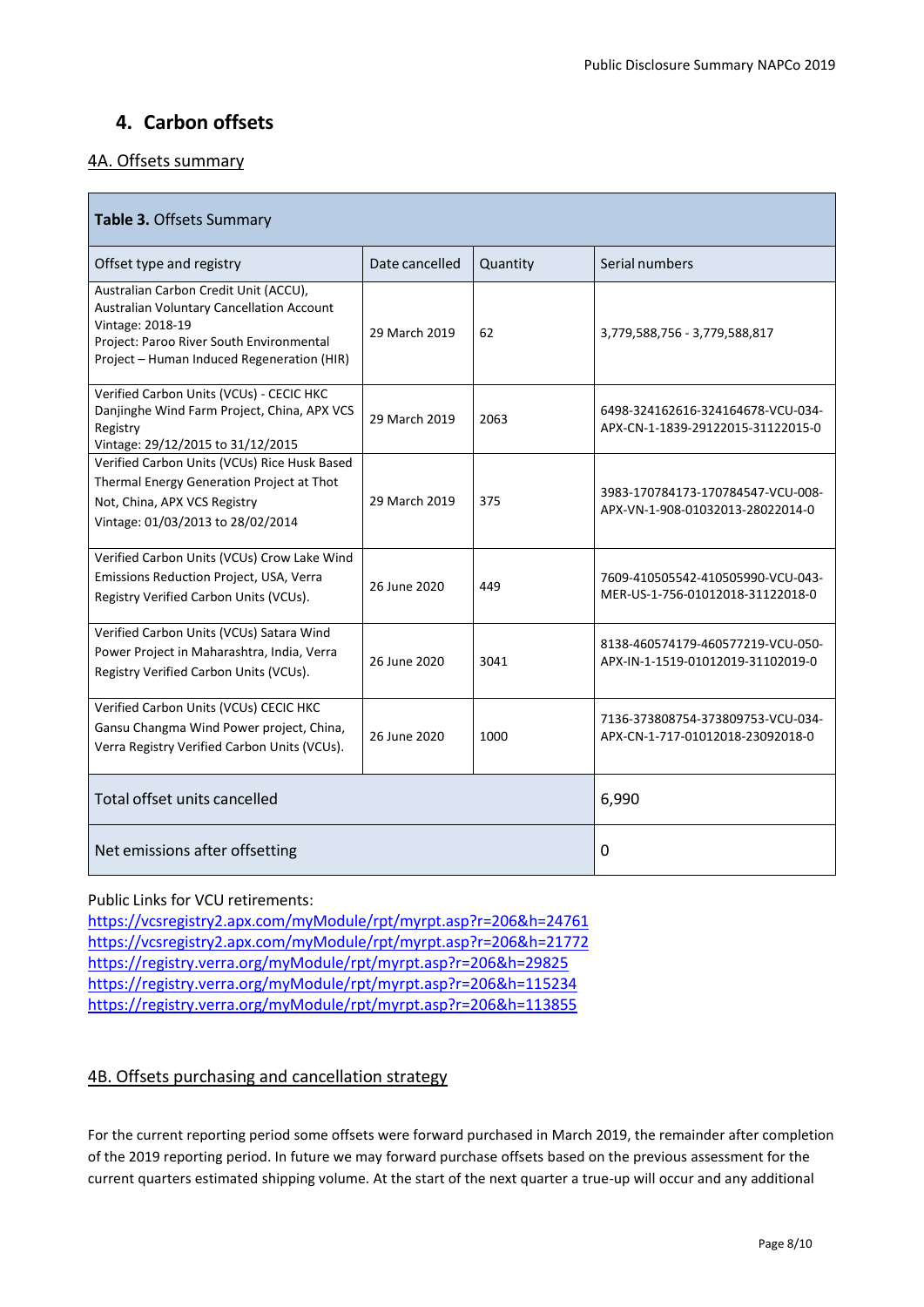credits will be procured. At the same time offsets are purchased for the current quarter's estimated shipments. If any quarter is in surplus then it is carried over to the next quarter.